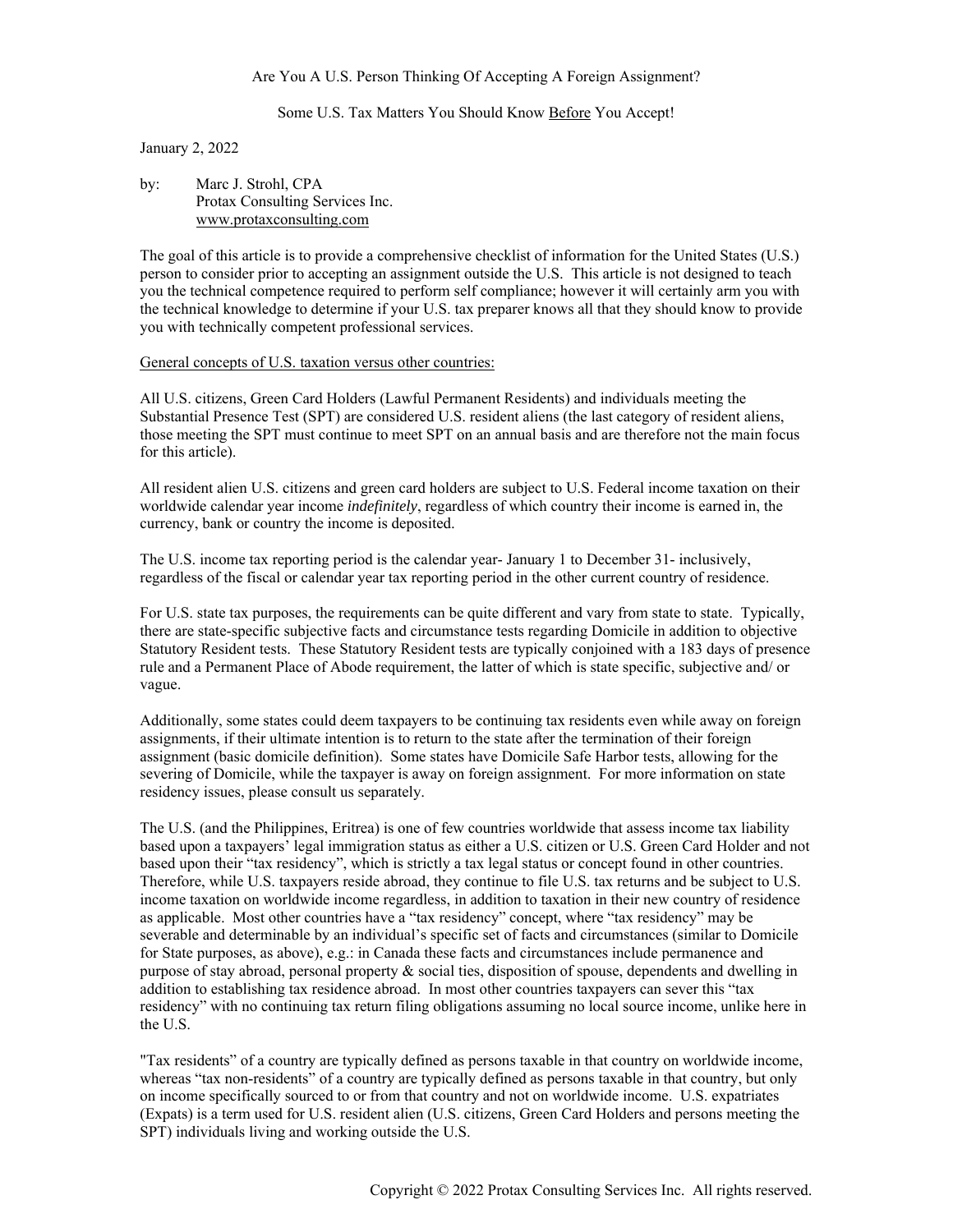There are three ways U.S. expats can avoid double taxation while abroad on a foreign assignment: The Foreign Earned Income Exclusion (FEIE); the Foreign Housing Exclusion (HE)- (if employed) or/ and the Foreign Housing Deduction (HD)- (if self-employed); and the Foreign Tax Credit (FTC).

#### The Foreign Earned Income Exclusion (FEIE) and Form 2555:

In an attempt to mitigate the double taxation inequity to U.S. expats (the U.S. tax treatment of U.S. citizens and Green Card Holders versus that of other countries, as above), the U.S. introduced legislation that gave U.S. resident aliens an *elective, per spouse* tax break on the '*foreign income'* that they '*earned'* while residing and working abroad. This break is called the *Foreign Earned Income Exclusion (FEIE)*.

The break is contained in the Internal Revenue Code (IRC) Sec. 911, Citizens or Residents of the U.S. Living Abroad, is accomplished using Internal Revenue Service (IRS) Form 2555, Foreign Earned Income, currently set at \$112,00 for 2022 (\$108,700 for 2021, \$107,600 for 2020, \$105,900 for 2019, \$103,900 for 2018, \$102,100 for 2017, \$101,300 for 2016, \$100,800 for 2015, \$99,200 for 2014, \$97,600 for 2013, \$95,100 for 2012, \$92,900 for 2011 and \$91,500 for 2010) *per spouse*, which allows U.S. expats the ability once the foreign earned income is included in their tax return as either wage or self-employed income, to then *elect* to exclude up to the first \$112,000 for 2022 (\$108,700 for 2021, \$107,600 for 2020, \$105,900 for 2019, \$103,900 for 2018, \$102,100 for 2017, \$101,300 for 2016, \$100,800 for 2015, \$99,200 for 2014, \$97,600 for 2013, and \$95,100 for 2012) of '*foreign'* (non U.S.) '*earned income'* (generally wages or selfemployed income, but not pension, annuity, social security benefit, or U.S. government wage income) in tax years in which they are residing abroad for a full year.

Note that in partial years residing abroad- years expatriating or repatriating- the exclusion is pro-ratable based upon the number of days in that calendar year the taxpayer is residing abroad over 365 (366 leap year) days. These days are called the Qualifying Period.

*'Earned income'* for purposes of the FEIE again as above is generally wages or self-employed income, but not pension, annuity, social security benefit, or U.S. government wage income. But may also include business profits, royalties and rents, but certainly excludes income from property such as interest, dividend and capital gain income, and excludes other income such as alimony (under the TCJA legislation of 2017 for agreements entered into or modified before December 31, 2018), prizes and gambling winnings.

*'Foreign'* earned income is non- U.S. sourced earned income. The sourcing of *Earned income* is dependent on where the related services are physically performed, by workdays. Wages, bonuses and options are *always* allocable between U.S. and Foreign workdays, whereas other certain other types of compensation items specifically related to only foreign workdays are treated as 100% foreign always (IRS Revenue Ruling 69-238), such as: Quarters (Housing), Home Leave, Education Allowances, Cola's, Moving expenses and Tax Equalization or Protection.

When determining total workdays, the general convention is that standard workdays are 20 per month and 240 workdays per annum. This assumes standard vacation (14 workdays) and standard holidays (7 workdays), but no weekends worked. Adjustments may therefore be required to standard workdays. However, it is always 'strongly' recommended if not required that the taxpayer go through their work calendars or time records or time sheets to determine *actual* workdays in case of an audit to lend credibility to the process. The IRS dislikes the use of estimates in these instances.

Once elected an individual may revoke the FEIE (go back and cancel after first claiming) by an amended filing for any tax year, separately by year with a white paper statement. Additionally, certain positions are deemed revocations. See Rev. Ruling 90-77 when in the past the FEIE was claimed, but then in any succeeding tax year the Foreign Tax Credit (FTC) is claimed in place of the FEIE. A revocation once made, is effective for all subsequent tax years and the FEIE may not be claimed again without IRS Commissioner's consent until the sixth calendar tax year following the tax year in which the revocation first became effective.

Effective January 1, 2006 as amended by IRC Sec. 515 of the Tax Increase Prevention and Reconciliation Act of 2005 (TIPRA)- until December 31, 2005 the first \$112,000 for 2022 (\$108,700 for 2021, \$107,600 for 2020, \$105,900 for 2019, \$103,900 for 2018, \$102,100 for 2017, \$101,300 for 2016, \$100,800 for 2015, \$99,200 for 2014, \$97,600 for 2013, and \$95,100 for 2012) of income earned overseas was excluded from U.S. taxation, with the next dollar earned overseas treated as though it were the first dollar of income and taxed at the very lowest tax bracket. This new law provides for "stacking". "Stacking" results in the next dollar of income taxed at a much higher marginal rate of tax, as though it was the \$112,001<sup>st</sup> dollar of

Copyright © 2022 Protax Consulting Services Inc. All rights reserved.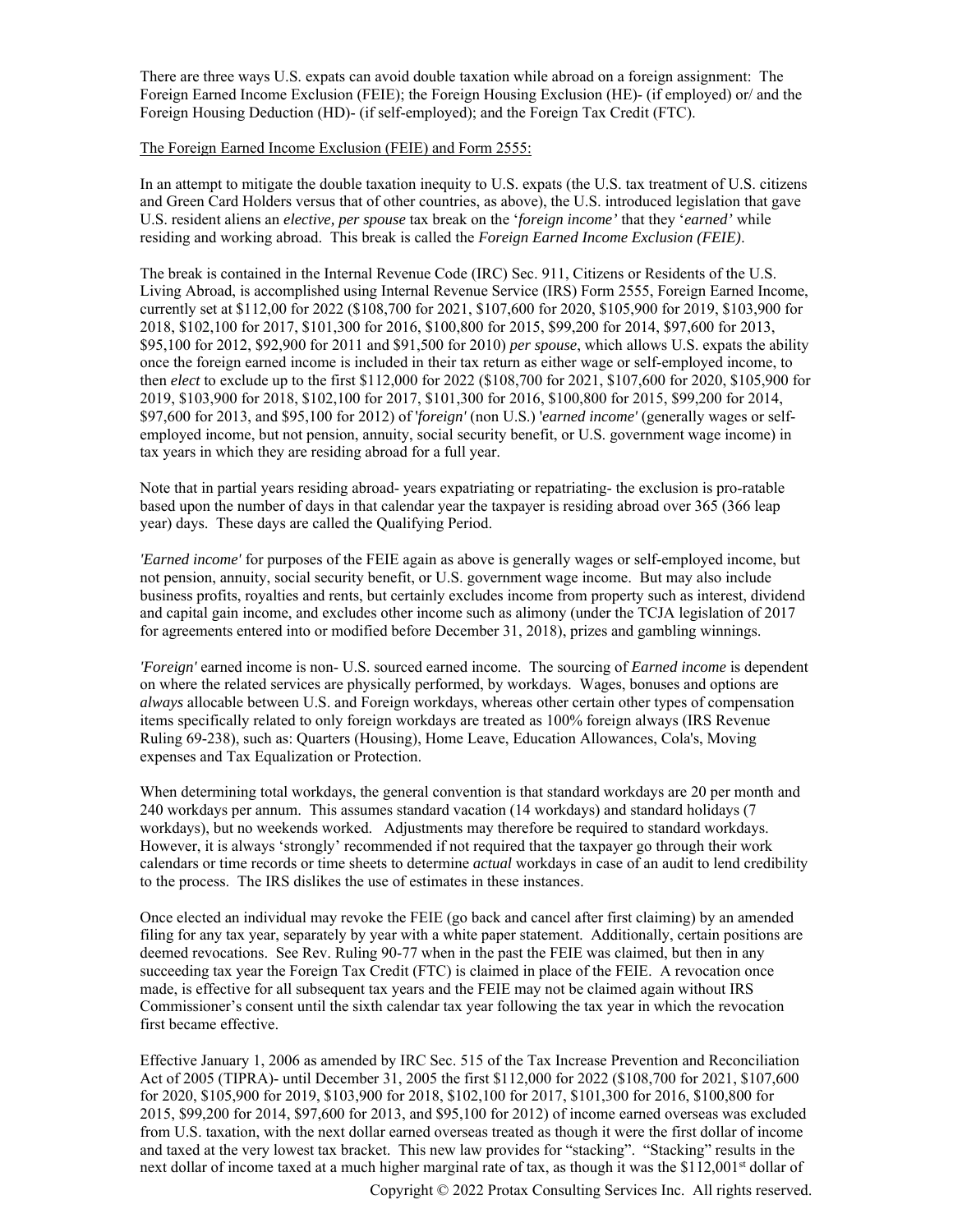income earned. Therefore this "stacking" feature assumes that the excluded foreign earned income is actually present for tax calculation purposes, effectively using the tax bracket in which it would have been taxed had the excluded foreign earned income actually been present for tax calculation purposes. This results in the taxpayer being pushed into an initially higher starting tax bracket at higher tax rates on that first dollar of unexcluded income.

The implementation of the "stacking" mechanism results in three obvious factors, in addition to an additional tax grab: 1) The usefulness or effectiveness of the FTC and 2) the potential for the FTC carryover are both diminished, in addition 3) in the case of high tax foreign countries, it may be preferable to use the FTC alone. Protax continually optimizes and tests for these factors. Keeping in mind the deemed revocation implications, weighing the alternatives both quantitively and qualitatively.

### Who qualifies for the FEIE:

To qualify for the FEIE, a taxpayer must meet two tests: 1) the Tax Home Test (THT) and 2) either a) the Bona Fide Residence Test (BFR) or b) the Physical Presence Test (PPT).

*THT*- The THT requires taxpayers to have their 'tax home' abroad in a foreign country (defined later) for a full uninterrupted 12 fiscal month period. A tax home is: 1) a main place of business, employment or post of duty and is the place where you are permanently or indefinitely (must be in excess of one fiscal year) engaged to work as an employee or self-employed person, or 2) where you regularly live- if you do not have a regular or main place of business due to the nature of your work, or 3) where you work- if you are *itinerant*- having neither a regular or main place of business nor a place where you regularly live.

Although a tax home and residence or domicile may all mean something different for tax purposes, they are connected by the definition of *abode*, where the maintenance a U.S. abode could disqualify the THT. *You are not considered to have a tax home in a foreign country for any period of time in which your abode is in the U.S.*

An "*abode*" has been variously defined as one's home, habitation, residence, domicile, or place of dwelling. It does not mean your principal place of business. "Abode" has a domestic rather than a vocational meaning and does not mean the same as "tax home." The location of your abode often will depend on where you maintain your economic, family, and personal ties.

The IRS has held that "alternating blocks of time" or "a rotational days on and days off scheduling" in the U.S. constitutes a U.S. abode.

You do not have a U.S. abode while temporarily in the U.S., and your abode is not in the U.S. merely because you maintain a dwelling in the U.S. even if inhabited by your family- spouse and dependents.

*BFR-* The BFR is a strictly *qualitative test* for U.S. citizens (or U.S. resident aliens (in this context Green Card Holders) who are nationals of countries with whom have an income tax treaty with the U.S. containing a non-discrimination clause, without regard to any treaty savings clauses (Rev. Ruling 91-58)). BFR requires taxpayers to be 'in a foreign country' (defined later) for one *full calendar year* (i.e. January 1 to December 31) all-inclusive. BFR is not necessarily your domicile, where domicile is your permanent home, the place that you always intend to return.

Although qualitative in nature, you are not automatically granted BFR status by living or working in a foreign country(s) for a particular job for a specified period of time of one calendar year or longer. Length of stay, nature of the job, intention and purpose are all factors that are considered in meeting BFR. BFR is determined by the IRS on a case-by-case basis.

The IRS makes this determination based upon the filing of Form 2555, Foreign Earned Income, and does have the right as displayed by court cases as explained in IRS Technical Memorandum, number AM2009- 003 release date 2/13/09, to restrict the use of BFR. The IRS may perform an analysis of the taxpayer's specific facts and circumstances, since IRC Section  $911(d)(1)(A)$  requires that a taxpayer establish bona fide residence to the "satisfaction of the secretary". Courts have construed this statutory language as imposing a "strong proof" standard on taxpayers to demonstrate Bona Fide Residence in a foreign country as opposed to the lesser preponderance of evidence standard for proving 'tax home' status.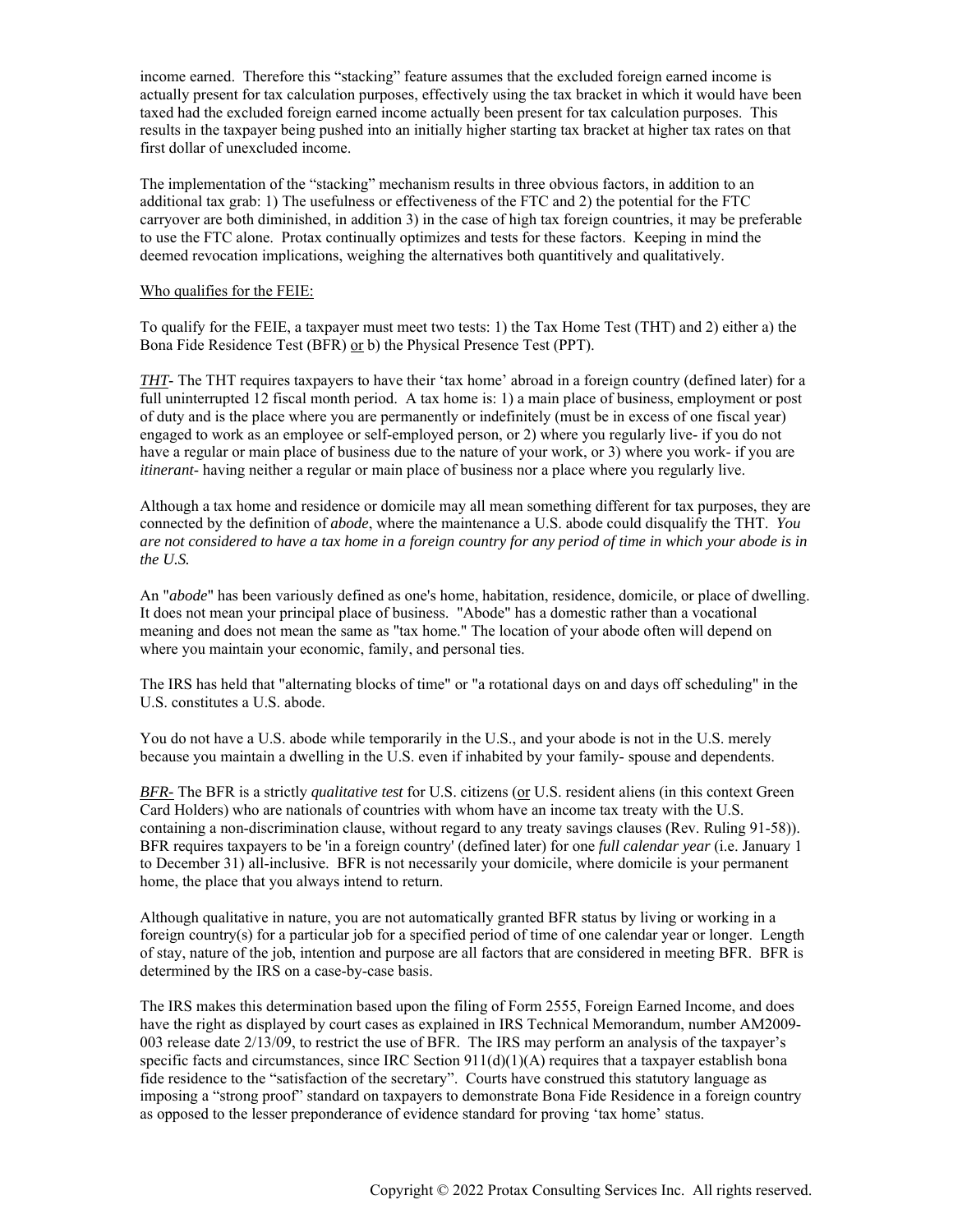In Schoneberger v. Commissioner, 74 T.C. 1016, 1024 (1980) as an example of such Court opinions that have provided guidance for determining Bona Fide Residence, the court focused on variety factors, such as: Taxpayer intentions; Establishment of a home temporarily in the foreign country for an indefinite period; Participation in community activities on a social and cultural level, general assimilation; Physical presence in foreign country consistent with employment; Nature, extent and reasons for temporary absences from foreign home; Assumption of economic burdens and payment of foreign taxes; Status of a resident of the foreign country as contrasted to that of a transient or sojourner; Treatment of taxpayer's income tax status by employer; Marital status and residence of family; Nature and duration of employment; Prompt accomplishment within definite or specified time; and Good faith of making trip abroad or tax evasion.

Once BFR status is obtained you may leave the foreign country for brief or temporary trips back to the U.S. However, *to maintain BFR status you must have the clear intention of returning to your foreign country of BFR from such trips without unreasonable delay*. Therefore, we always recommend the taxpayer consider purchasing a return ticket prior to departing for the U.S to meet this presumption.

*PPT-* The PPT is a strictly *quantitative test* for U.S. citizens or U.S. resident aliens (namely Green Card Holders) requiring 330 full days (a full day is a complete twenty four hour period) of presence abroad 'in a foreign country' (defined later) out of any 12 month, 365 day (366 leap-year) fiscal consecutive period.

Thus, this period can incorporate a non calendar (fiscal) period, as for example April 21, 2021 to April 20, 2022.

*Foreign Country re IRC Sec 911-* A 'foreign country' for the purposes of IRC Sec 911 is defined as any territory under the sovereignty of a government other than the United States. 'Foreign country' does not include ships or aircraft traveling in or above international waters. Nor does 'foreign country' include offshore installations, which are located outside the territorial waters of any individual nation.

Additionally, the term 'foreign country' does include the country's airspace and territorial waters, in addition to the seabed and subsoil of those submarine areas adjacent to the country's territorial waters over which it has exclusive rights under international law to explore and exploit the natural resources. The term 'foreign country' does not include the Antarctica (a Continent not a foreign country) or U.S. possessions, such as Puerto Rico, Guam, the Commonwealth of the Northern Mariana Islands, the U.S. Virgin Islands and Johnston Island.

Taxpayers are not allowed to file Form 2555 with Form 1040 until they meet both the THT and either the BFR or PPT tests. Taxpayers may, therefore, be required to substantially delay the filing of their U.S. income tax returns until such time as the tests are met. Form 2350, Application for Extension of Time to File U.S. Income Tax Return, would be the extension form to employ under these circumstances, it provides for an unlimited filing extension date until such time as the prerequisite tests explained above are met. Further it is the only individual extension that requires a signature and IRS approval.

Additionally, IRS Form 673, Statement for Claiming Exemption From Withholding on Foreign Earned Income Eligible for the Exclusion(s) Provided by Section 911, may be used by U.S. expats as a payroll form- similar to Form W-4 to avoid the excess withholding of U.S. income taxes on foreign earned and thus excludable income.

#### Waiver of Time Requirements- IRC Sec 911(d)(4):

Under extraordinary circumstances IRC Sec  $911(d)(4)$  allows both the BFR and PPT minimum time requirements to be waived if you must leave a foreign country due to war, civil unrest or similar adverse conditions. However to apply you (i) must be able to show that you could reasonably have expected to meet the minimum time requirements if not for the adverse conditions, (ii) you must have your home in a foreign country at the time of such adverse conditions and finally (iii) you must be a bona fide resident of or physically present in the foreign country on or before the beginning of the waiver.

The IRS publishes a list of the countries that qualify for this waiver of time requirement and effective dates that the waiver applies to. While if you left one of those listed waiver countries you may still qualify under BFR or PPT without meeting the minimum time requirements, the exclusion is calculated using days of actual residence only by the attachment of a white paper explanation statement.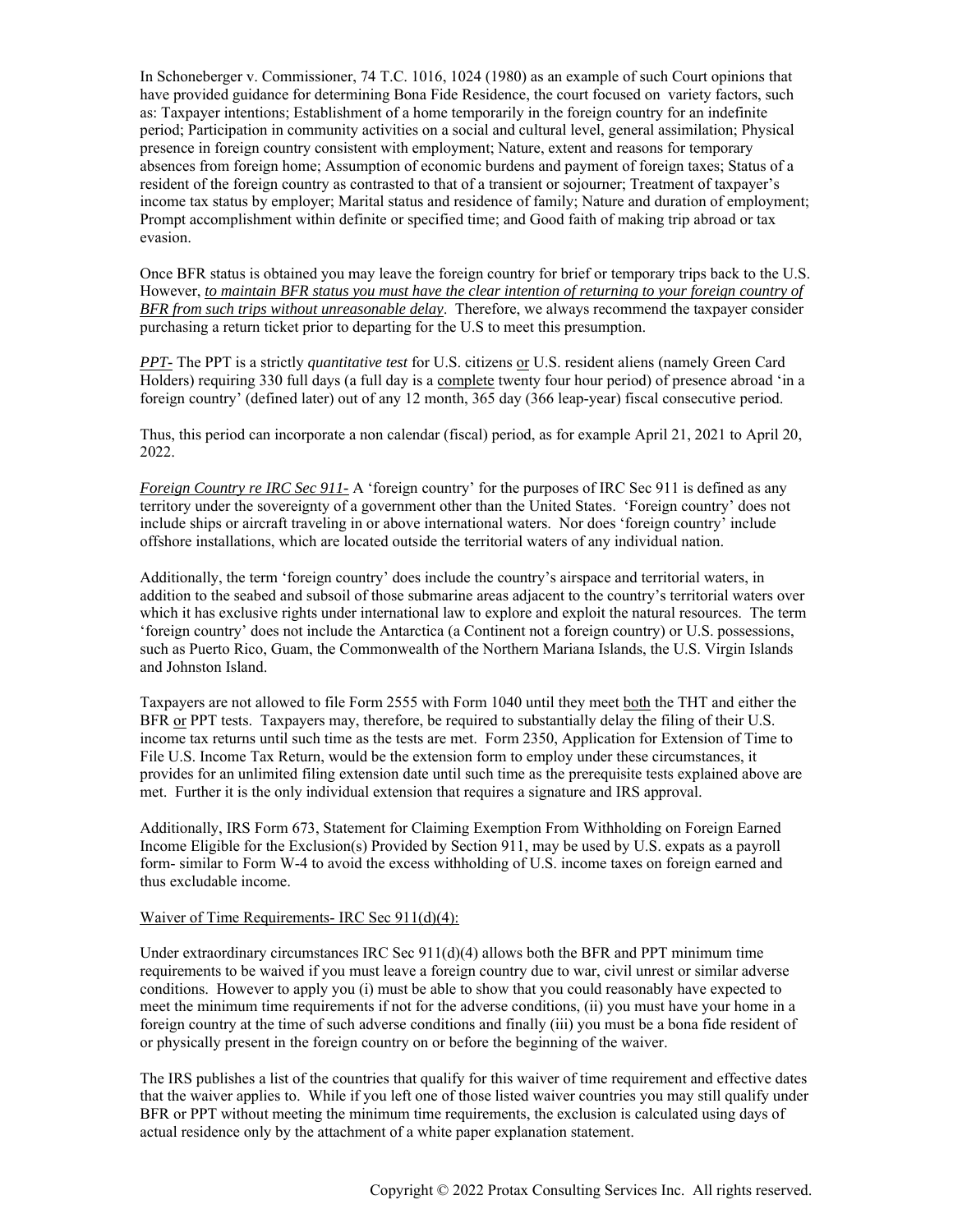On April 27, 2020 in light of the Covid-19 pandemic Congress passed Rev Proc 2020-27 invoking IRC Sec 911(d)(4)- Waiver of Time Requirements- with respect to the PPT and BFR tests deeming the Covid-19 epidemic to qualify as Adverse Conditions for the countries of China (excluding HK and Macau) from December 1, 2019 and Globally from February 1, 2020 until July 15, 2020.

As above stated you must be able to show that you could reasonably have expected to meet the minimum time requirements if not for the Covid-19 epidemic, have your home in a foreign country and be a bona fide resident of or physically present in the foreign country on or before the beginning of December 1, 2019 or February 1, 2020 respectively. Again, the exclusions are calculated using days of actual residence only.

## U.S. Travel Restrictions- IRC Sec 911(d)(8):

If you are present in a foreign country in violation of U.S. law, then your BFR, PPT FEIE, HE and HD are treated as not existing. As of 2021 for all of 2021 the only travel restricted country is Cuba (not the Guantanamo Bay U.S. Naval Base). Revenue Ruling 2005-3 and Notice 2003-52 removed Iraq and Libya from the U.S. travel restriction list.

## PPT versus BFR:

Typically, the PPT is used in years of transition, that is, in both years of expatriation and repatriation back to the U.S. PPT places advantages over BFR in these transition years for the following three main reasons:

1) if up to the point of expatriating or repatriating the taxpayer has been in a foreign country for more than 330 full days in the 12 month fiscal consecutive period under PPT, there is opportunity to use those excess 35 (36 leap year) or less days in the 365 (366 leap year) consecutive period less the 330 days required to meet PPT, as slide days to increase the PPT Qualifying Period.

This is accomplished by either sliding the taxpayer back (expatriating) or ahead (repatriating) respectively by those 35 (36 leap year) or less days slide days. Therefore, using PPT, the period covered by the FEIE may be extended by using the 35 (36 leap year) or less slide days in a U.S. person's expatriating or repatriating years to increase the amount of fractional exclusion that can be claimed.

It is, therefore, prudent planning in the expatriating and repatriating tax years to limit the days back to the U.S., so that these potential 35 (36 leap year) slide days can be optimized to obtain additional FEIE. This results in a potential of \$112,000 for 2022/ 365 days x 35 days= \$10,740 of extra FEIE;

- 2) in transition expatriating years, meeting the BFR test will encompass waiting for a full calendar tax year to elapse subsequent to the date of U.S. departure and prior to filing that year's U.S. income tax return. Therefore, using the PPT test may allow, if the qualifications are met a U.S. tax filing in advance, and
- 3) in cases where the taxpayer is not a U.S. citizen and not a U.S. resident alien Green Card Holder who is a national of a country that has an income tax treaty with the U.S. that contains a nondiscrimination clause, PPT may be the only option.

### The Foreign Housing Exclusion (HE) or Deduction (HD)/ Qualified Foreign Housing Expenses (QFHE):

In addition to the FEIE, there is a little-known hidden jewel, the Foreign Housing Exclusion (HE) for employed persons or the Foreign Housing Deduction (HD) for self-employed persons. In addition to the above FEIE of \$112,000 for 2022 (\$108,700 for 2021, \$107,600 for 2020, \$105,900 for 2019, \$103,900 for 2018, \$102,100 for 2017, \$101,300 for 2016, \$100,800 for 2015, \$99,200 for 2014, \$97,600 for 2013, and \$95,100 for 2012), there is also an opportunity to augment this basic earned income exclusion (FEIE) by an overseas taxpayer's reasonable (but not lavish or extravagant) Qualified Foreign Housing Expenses. Qualified Foreign Housing expenses are typically much higher than a taxpayer's taxable employer paid housing income, allowance, or quarters.

Further 'actual' Qualified Foreign Housing Expenses should never be confused with employer paid housing income, allowances or quarters. One is an actual expense or outlay, the other simply an element of compensation.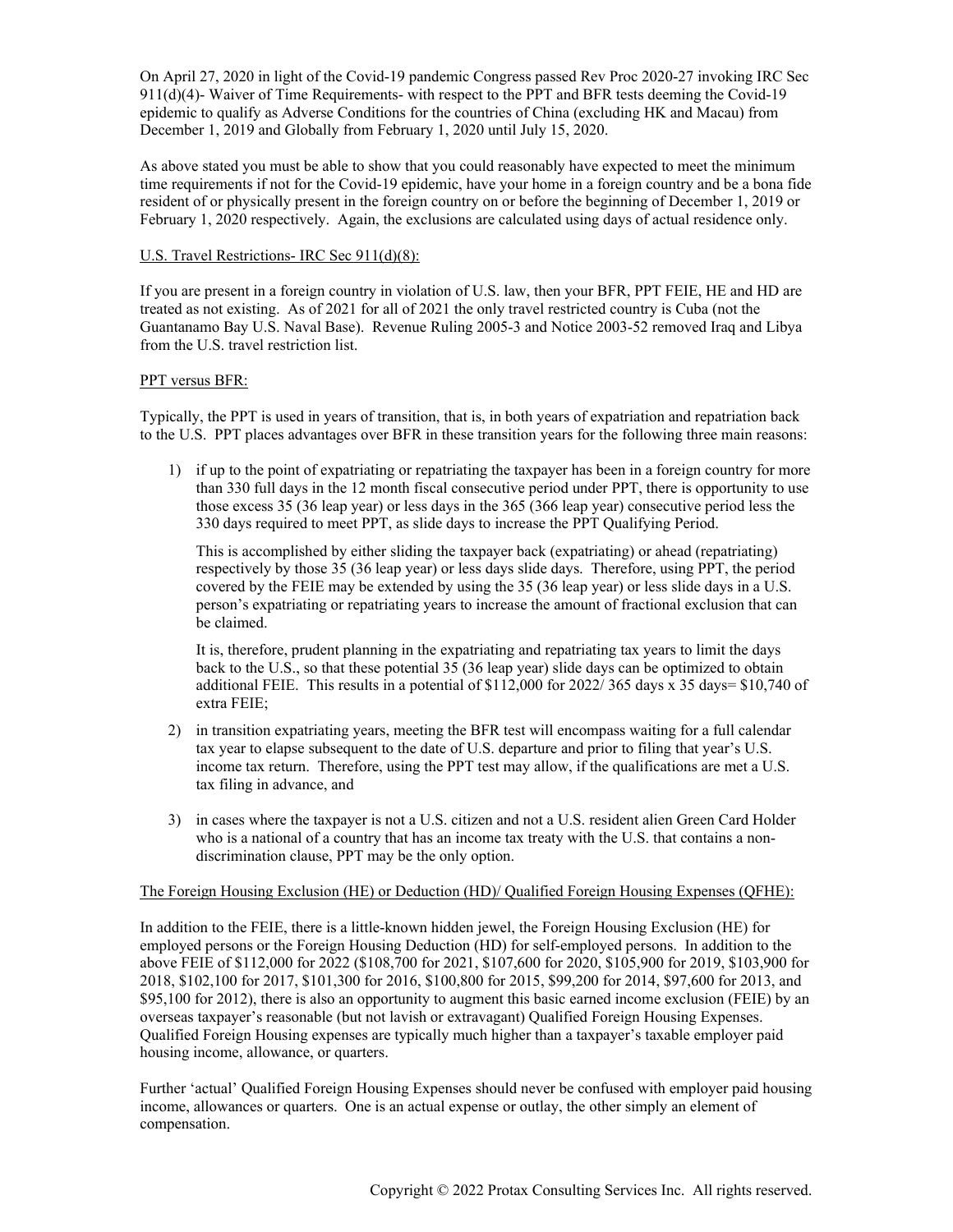The nice feature of the HE or HD is that the list of Qualified Foreign Housing Expenses are clear and well established and include: Rent, Fair Market Value (FMV) of employer provided housing, foreign real-estate or occupancy taxes (now more relevant with the elimination of the deduction of such expenses on Schedule A as a result of the Tax Cuts and Jobs Act of 2017 (TCJA 2017)), TV taxes, utilities (but not telephone), real or personal property insurance, "key" money or other similar nonrefundable deposits paid to secure a lease, repairs and maintenance, furniture rental, temporary living expenses and residential parking.

However, the truly astonishing feature about the HE or HD is that it does *not* matter who pays for these qualified housing expenses. Regardless of whether the employee directly pays for these costs or the employer directly pays (or reimburses the employee), these costs are still includable as Qualified Foreign Housing costs for determining the HE or HD. This is due to the fact that employer directly paid or reimbursed costs may need to be included in the taxpayer's employment income, since they are considered an element of taxable compensation as they relate to personal living expenses.

However, housing costs for the 'convenience of the employer' on the employer premises such as in a man camp are not considered taxable compensation. These types of arrangements may also include a safety or security or remoteness element.

Effective January 1, 2006, as amended by IRC Sec. 515 of the Tax Increase Prevention and Reconciliation Act of 2005 (TIPRA), this new law provides for two changes regarding the HE and HD:

- 1) the base housing amount (otherwise known as 'Housing Norm', which acts like a deductible) representing the amount that needs to be exceeded before any qualified housing costs are excluded or deducted, effective January 1, 2022, has risen from \$47.65 per day or \$17,392 for a full 365 days for 2021 *to* \$49.10 per day or \$17,920 for a full 365 days for 2022, representing 16% of the amount of the FEIE or \$112,000 for 2022 (\$108,700 for 2021).
- 2) further TIPRA has placed an overall effective cap on the total Qualified Housing Expenses eligible for consideration for either the HE or HD, at 30% of the FEIE of \$112,000 for 2022 (\$108,700 for 2021) or for 2022 \$92.05 per day or \$33,600 for a full 365 days (30% \* \$112,000). For 2021- \$89.34 per day or \$32,610 for a full 365 days (30% \* \$108,700). This cap had not existed prior to January 1, 2006.

Therefore, the maximum excludable or deductible Qualified Housing Expenses is the difference between the cap of \$33,600 less the deductible base housing amount of \$17,920 which equals \$15,680 or \$42.96 per day for a full 365 days.

Further to the ratification of TIPRA, the IRS continues to issue IRS Notice(s) for 2021 Notice 2021-18 (issued March 1, 2021) (2020 Notice 2020-13 (issued February 21, 2020)) which allows for certain cities (of 52 countries worldwide) with very high housing costs a higher overall exclusion cap, effectively overriding the 2022 30% limitation on the FEIE or \$33,600 cap. Until the 2022 IRS Notice is issued assumingly in March or April of 2022 for the 2022 tax year, we will continue to apply the 2021 Notice to 2021 tax year. When the 2022 Notice is issued, we may elect to apply the 2022 Notice adjustments to the 2021 tax year in lieu of the adjusted 2021 Notice adjustments (Notice 2021-18) if the 2022 Notice limitations are higher. Please consult us on a list of these cities and amounts separately.

## Moving Expenses and Employed Versus Self-Employed (SE):

Effective as per the TCJA 2017 Moving Expense and Schedule A- Itemized Deductions- tier 2 (those subject to the 2% of AGI threshold) Unreimbursed Employee Expense (UREE) deductions have been eliminated. Therefore, all Moving Expense and UREE Schedule A discussions in relation to the 2021 FEIE claim are now suspended until the TCJA 2017 sunsets in 2025.

Eliminated under TCJA 2017-Any moving expenses whether employed or self-employed, if claimed and to the extent that they are considered *foreign* moving expenses would reduce dollar for dollar the amount of the \$104,100 for 2018 (\$102,100 for 2017, \$101,300 for 2016, \$100,800 for 2015, \$99,200 for 2014, \$97,600 for 2013, \$95,100 for 2012, \$92,900 for 2011 and \$91,500 for 2010) FEIE available. Only moves from the U.S. to foreign countries and foreign to foreign countries are considered *foreign* moves, and thus *foreign* moving related expenses.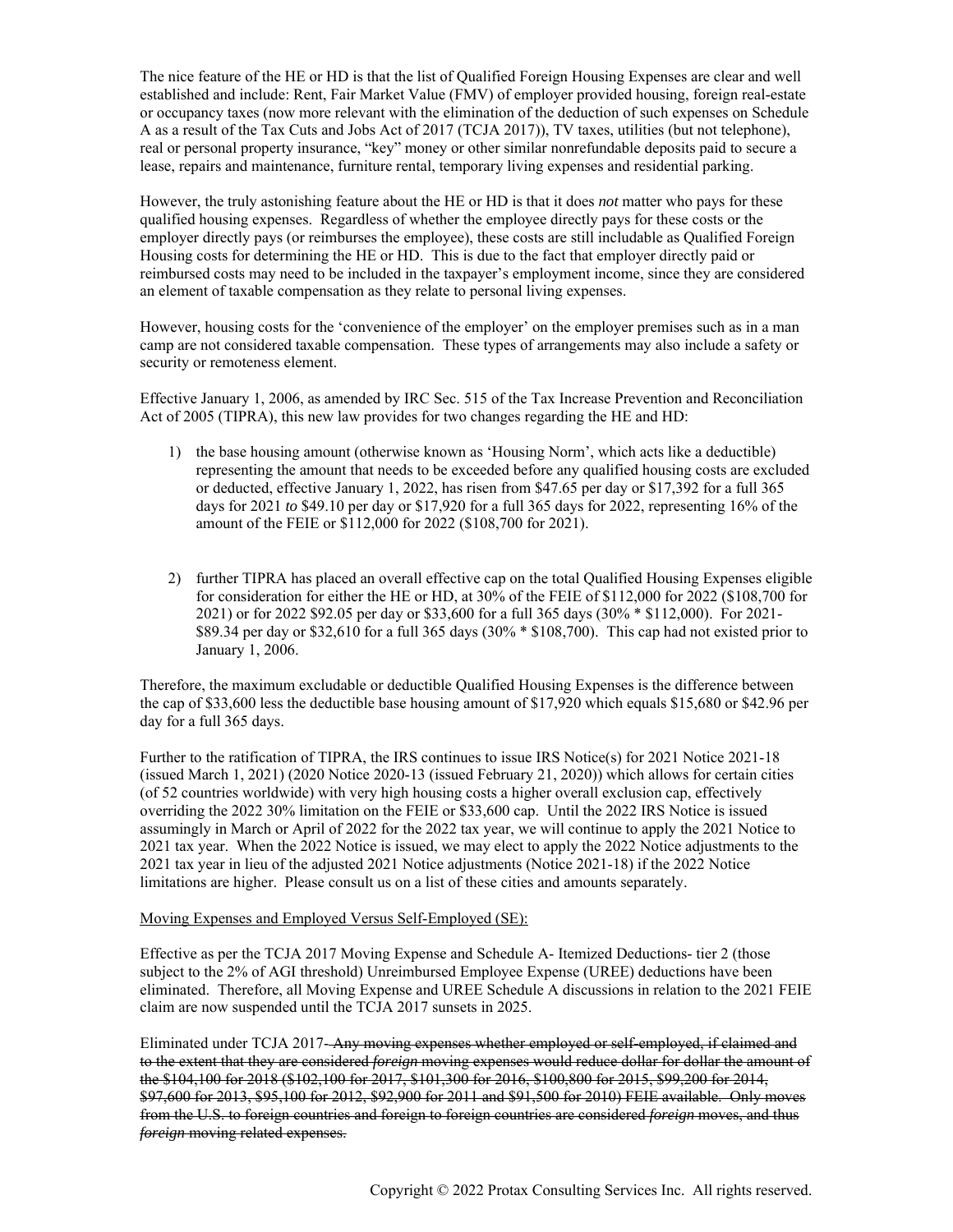Generally, employees on foreign assignments have some advantages over those self-employed (SE). Although some of these other advantages were eliminated under TCJA 2017, as emphasized below.

Eliminated under TCJA 2017- Although *foreign* UREE will be excluded from Schedule A, therefore not affecting the amount of the FEIE claim; conversely. However well worth noting although the TCJA 2017 eliminated UREE, it does not affect Schedule C expense claims of SE persons placing a new advantage for SE persons.

All overseas SE person's Schedule C *foreign* expenses and applicable *foreign* self-employed adjustments on 2021 IRS Form 1040 Schedule 1-Part II- Adjustments to Income line(s) 11-24z (e.g. ½ the SE tax, the SEHI deduction, etc…) dollar for dollar reduce the amount of the \$112,000 for 2022 (\$108,700 for 2021, \$107,600 for 2020, \$105,900 for 2019, \$103,900 for 2018, \$102,100 for 2017, \$101,300 for 2016, \$100,800 for 2015, \$99,200 for 2014, \$97,600 for 2013, and \$95,100 for 2012) FEIE available.

Additionally, as a SE person's net SE income is subject to U.S. FICA (Federal Insurance Contributions Act) taxes- social security 6.2 percent on the first 147,000 for 2022 (\$142,800 for 2021) of wages and Medicare (1.45 percent on all wages or net SE income) taxes, SE persons additionally end up paying both the employee and employer portions. This effectively combines to 15.3 percent  $(6.2 \text{ percent} + 1.45 \text{ percent})$ 7.65 percent x 2) FICA taxes for all SE persons reporting net income on Schedule C, which is always assessable if net income on Schedule C arises, since SE FICA taxes are *not* affected by the FEIE and HD.

However, persons *employed* abroad and not on U.S. payroll, but instead locally hired on a foreign payroll are not subject to U.S. employee FICA taxes at all. They would become subject to the social security tax regime of the respective country in which they work, if any.

To mitigate the above, the IRS always views the *substance over legal form* of an employee-employer or master-servant relationship under common law definition to hold. Further, IRS Revenue Ruling 87-41 dictates that subject to a twenty point analysis it may be possible to declare earnings on IRS Form 1040 as line 1 wages (versus as an independent contractor or self-employed individual on IRS Form 1040- Schedule C) and subject this wage income to only the employee ½ of the SE tax using Form 8919, Uncollected Social Security and Medicare Tax on Wages, where an individual works for a U.S. corporation issuing them wage income on Form 1099-MISC, as box 7- Nonemployee Compensation. If they work for a foreign corporation then there are no U.S. SE or FICA tax implications.

Where clearly the individual fails the common law employee-employer definition or it may be difficult to apply IRS Revenue Ruling 87-41 to avoid U.S. FICA SE taxes then the self-employed taxpayer may consider: 1) Totalization/ Social Security Agreements reached between the U.S. and thirty (30) countries that may alleviate U.S. SE FICA taxes, failing which, 2) going on a foreign or a third party payroll PEO type arrangement, 3) having their client put them on payroll, 4) having a non-related person own a foreign entity that in turn pays them a wage, or 5) a U.S. SE person doing business abroad may also do business directly through a foreign entity to avoid U.S. FICA SE taxes, where they have not checked the box on Form 8832 (Entity Classification Election) to be treated as a one-member disregarded entity that automatically defaults to a Schedule C (Profit or Loss from a Business). Assuming the foreign entity is an active business (no Sub Part F income- generally passive income), then we recognize shareholder or owner corporate deferral reporting of both salary and dividends on a cash paid basis.

However, there are a myriad of onerous U.S. reporting requirements whenever a U.S. person owns directly or indirectly 10% or more of any foreign entity. Form(s) 5471- Information Return of U.S. Persons with Respect to Certain Foreign Corporations, 8865- Return of U.S. Persons with Respect to Certain Foreign Partnerships (or where the U.S. person invests more than \$100,00 USD in the case of a foreign partnership) and 8858- Information Return of U.S. Persons with Respect to Certain Foreign Disregarded Entities - may come into play along and in the case of a foreign corporation only Form 926- Return of a U.S. Transferor of Property to a Foreign Corporation. The complexity of these respective forms, their instructions, including the need to apply U.S. Generally Accepted Accounting Principles (G.A.A.P.) makes the associated compliance further burdensome. Further in the majority of cases the U.S. CPA will not have the detailed information required for such compliance. As such usually it is the foreign accountant or client themselves whom must complete these forms.

Copyright © 2022 Protax Consulting Services Inc. All rights reserved. Further the TCJA of 2017 imposed not only a one time "deemed repatriation tax" or 'transition tax' of 15.5% on untaxed foreign earnings or business profits accumulated overseas from 1986- December 31, 2017 held in cash or cash-equivalents and 8% for profits held in non-cash form, but also starting for the 2018 income tax year forward under IRC Sec 951(A) imposed an annual GILTI (Global Intangible Low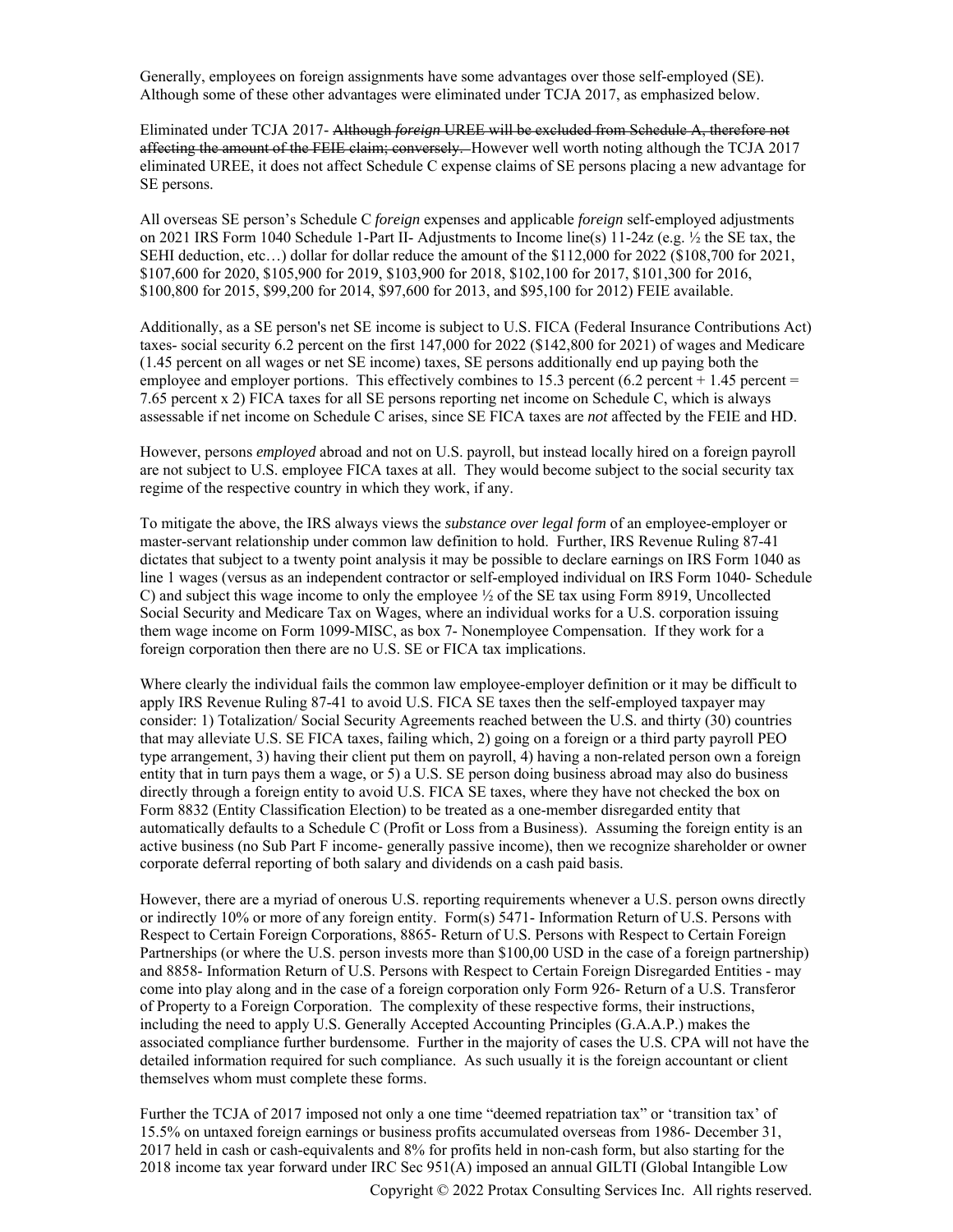Tax Income) inclusion for individuals on Form 8992- U.S. Shareholder Calculation of Global Intangible Low-Taxes Income (GILTI). The GILTI would be taxed at ordinary U.S. income tax rates.

As in the case of the one-time 2017 'Repatriation" IRC Sec 965 tax, this would apply whether or not the funds had been repatriated by deeming these earnings to be repatriated, for any U.S. persons (U.S. individuals, domestic corporations, partnerships, trusts and estates) owning more than 10% of a controlled foreign corporation (CFC), where a CFC is a foreign corporation in which US persons control more than 50%.

### What happens when FEI exceeds the \$112,000 for 2022 (\$108,700 for 2021) plus the HE or/ and HD:

Under U.S. domestic law IRC Sec. 901- (Foreign Tax Credit) (FTC) and also included in most federally negotiated international income tax treaties, there is a provision to avoid "double taxation" the Foreign Tax Credit. The provision is reportable on IRS Form- 1116, Foreign Tax Credit. There is a separate FTC for passive income and for general limitation income (wage/ SE income), where for the general limitation income category there needs to be a reduction or scale down in respect both of excluded foreign tax and excluded foreign income. In other words, taxpayers may not claim a FTC on income that has already been excluded on Form 2555 and the amount of foreign tax eligible for the FTC must also be scaled down for the portion of foreign tax related pro rata to the excluded income.

As a result of the FTC, taxpayers are always protected and *theoretically* should never pay double tax on their worldwide income.

There is an option to use either the accrued basis or paid basis to record foreign taxes for the purposes of calculating the FTC. As a general rule use the paid basis if the foreign tax cycle is a calendar year tax cycle analogous to the U.S., and the accrued basis if the foreign tax cycle is a fiscal tax year, unlike the U.S. tax system. The accrued election forces recognition of the foreign taxes for U.S. tax purposes by looking at the U.S. calendar year in which the foreign fiscal year-ends. Thus, the need to calculate the individual withholdings separately or allocate subsequently received refunds or payments made is obviated.

However, once elected the accrued method must continue to be used indefinitely. Furthermore, the accrued basis may be dangerous, because it creates a series of mismatching or timing differences of foreign tax to foreign income in the first year of use. While it provides tax relief in the last assignment year abroad, it can be tax costly in the first assignment year. So there are pros and cons to using the accrued basis. Please also consider foreign tax credit carry back option.

As the FTC calculation is limited to the lesser of the actual foreign tax paid or the U.S. tax on that unexcluded foreign income, if the U.S. tax on that unexcluded foreign income is less than it is calculated on Form 1116 using the average rate of U.S. tax. As such if the average rate of U.S. tax is 28%, but the marginal rate of U.S. tax (U.S. tax on your last dollar of income) is 37% then the avoidance of double tax using the FTC is not always possible and no perfect mechanism exists. For this reason and "stacking" (explained above), the author suggests that it is always preferable to maximize the available exclusions prior to using the available FTC. In limited circumstances as in high tax foreign countries, it may be preferable to use the FTC alone.

Please see discussion on the effects of "Stacking" above, under- "The Foreign Earned Income Exclusion and Form 2555:", where the 'stacking" mechanism in addition to a tax grab results in: 1) The usefulness or effectiveness of the foreign tax credit (FTC), and 2) the potential for the FTC carryover are both diminished, in addition 3) in the case of high tax foreign countries, it may be preferable to use the FTC alone.

Effective January 1, 2005 there is no longer a 90% limitation on the Alternative Minimum Tax (AMT) FTC. Therefore, when in AMT, it is now possible to achieve a full U.S. FTC against U.S. income tax and reduce the U.S. tax liability to nil when there is no U.S. source income.

## Other Interesting Form 2555- FEIE, HE and HD, Form 1116- FTC and General Facts:

 SOFA- North Atlantic Treaty Status of Forces Agreement- as an employee of a private company that in turn is under contract with the U.S. Armed Forces and covered by SOFA or a member of a "Civilian Component" of SOFA, under SOFA you have agreed that you are not resident of that foreign country. As a result of this agreement, you may not claim BFR. The result is that on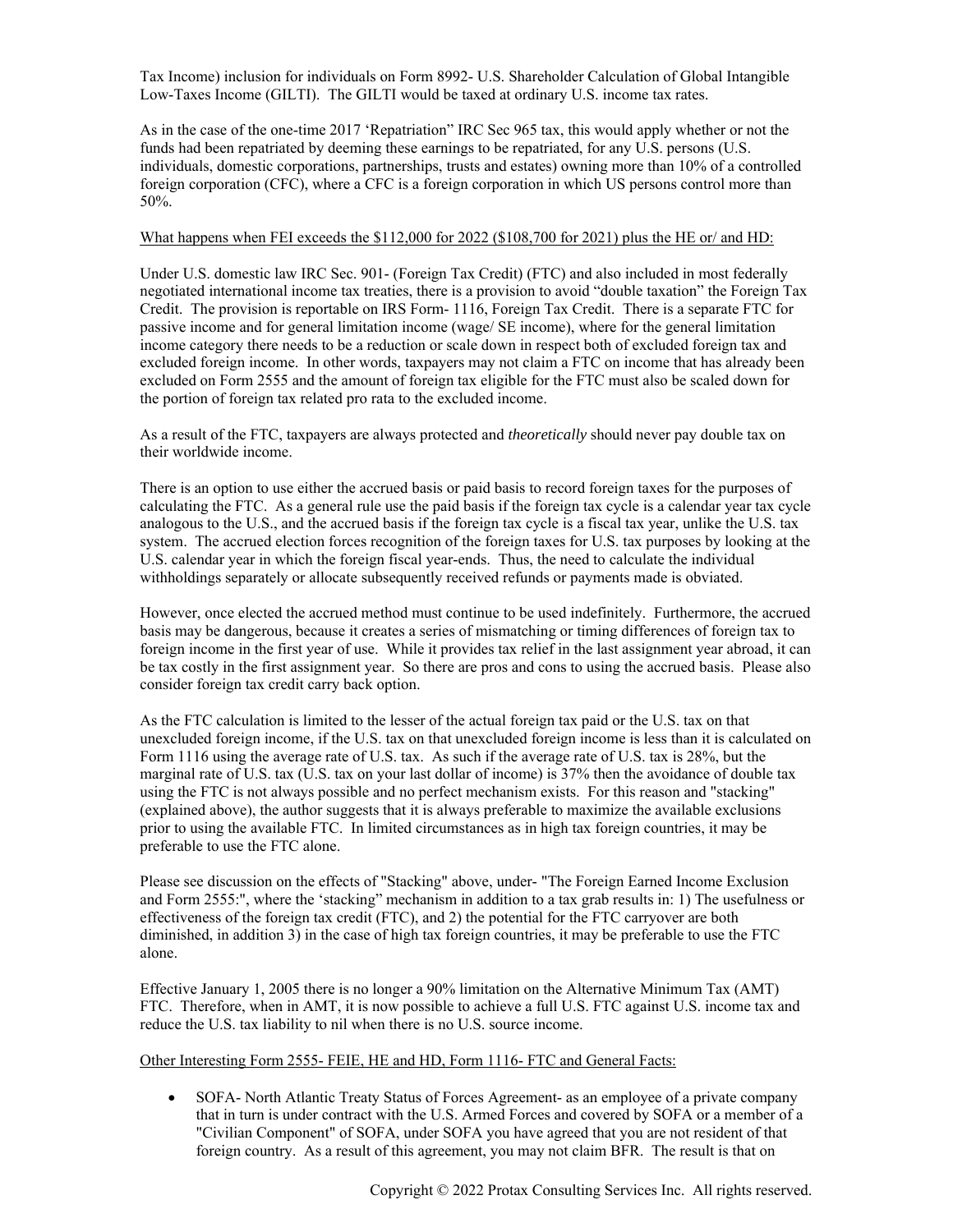Form 2555- Part II- Question 13(a) you must check *No* and 13(b) will always be *No*, as such by default BFR may not be used. However, PPT may still be used to qualify for the FEIE.

- As a condition of employment, the taxpayer may have signed a 'closing agreement' with their employer, wherein which they have agreed to waive their rights to elect the FEIE. Common where the taxpayer works for a major defense contractor who in turn has executed an agreement with a foreign government and the U.S. Department of Defense whom in turn alerts the IRS that their employees are not subject to local country tax. As such in this condition they may not claim the FEIE at all.
- These exclusions- FEIE, HE and HD are elective, and should not be used when they trigger income inclusion. This would occur, for example where Schedule C expenses outstrip income and these expenses are added back to actually create income.
- You cannot pick and choose income that you wish to exclude and income for which you elect not to exclude. It is an all or nothing approach.
- If the taxpayer ends one foreign assignment and continues with another foreign assignment abroad, then this will not affect either the THT or BFR or PPT tests. However, if the taxpayer happens to pack up their belongings and move back to the U.S. (transferring their abode back to the U.S.) for work in the U.S. during this interim period, then the taxpayer has forgone either the THT or BFR tests, not to mention the PPT. The taxpayer may need to re-qualify for these tests. Please see discussion on Abode above, "Who qualifies for the FEIE".
- The HE and HD are both subject to a base deduction or "Housing Norm" which for 2022 is \$49.10 per day based upon 365 days (2021 is \$47.65 per day based upon 365 days). So, if in 2021 the taxpayer was abroad a full 365 calendar tax year the taxpayer would first need to deduct \$17,920 prior to any of the Foreign Qualified Housing Costs counting towards the HE or HD.
- Theoretically, if the taxpayer has no U.S. source income, then using the FEIE, HE, HD and/ or FTC, their U.S. tax liability should be NIL. This assumes that the taxpayer is resident in a country that has an income tax and that that foreign income tax is at least as high as U.S. income tax. Otherwise if the taxpayer uses the FEIE and HE and/ or HD and in addition requires the use of the FTC in a hybrid situation, the taxpayer will end up paying the higher of either the U.S. income tax or the foreign income tax on that unexcluded earned income requiring the FTC.
- Since U.S. resident aliens are taxable on their worldwide income, they are also able to deduct their worldwide deductions. This would include foreign mortgage interest, real estate taxes (Foreign Real estate tax deductions were eliminated under the TCJA 2017) and other worldwide losses and expenses. However, as above, the ability to deduct foreign UREE on Schedule A is prevented when the FEIE is used to the extent the income to which the deductions relate are excluded. (tier 2 - Schedule A Unreimbursed Employee Expense deductions were eliminated under the TCJA 2017.)
- If the U.S. has federally negotiated a Totalization or Social Security Agreement with the country wherein the taxpayer is employed or self-employed, there may be an opportunity to obtain a retroactive Certificate of Coverage to ensure that taxpayers can continue to pay into the U.S. or foreign social security system for a specified maximum number of years to receive full benefit for their social security contributions on earnings abroad in either the U.S. or foreign country. Please visit http://www.ssa.gov/international/ to determine if such an agreement exists in your circumstances.
- Taxpayers outside the U.S. on April 15 of any tax year automatically qualify for an extended filing deadline of two months to June 15. They should write "Taxpayer Abroad on April 15" on the top of their extension Form 4868- Application for Automatic Extension of Time To File U.S. Individual Income Tax Returns.
- In addition to the automatic 6-month extension to October 15, taxpayers who reside outside the U.S. may request by application to the IRS (by the extended October 15 due date) a discretionary extended filing deadline of an additional two months to December 15.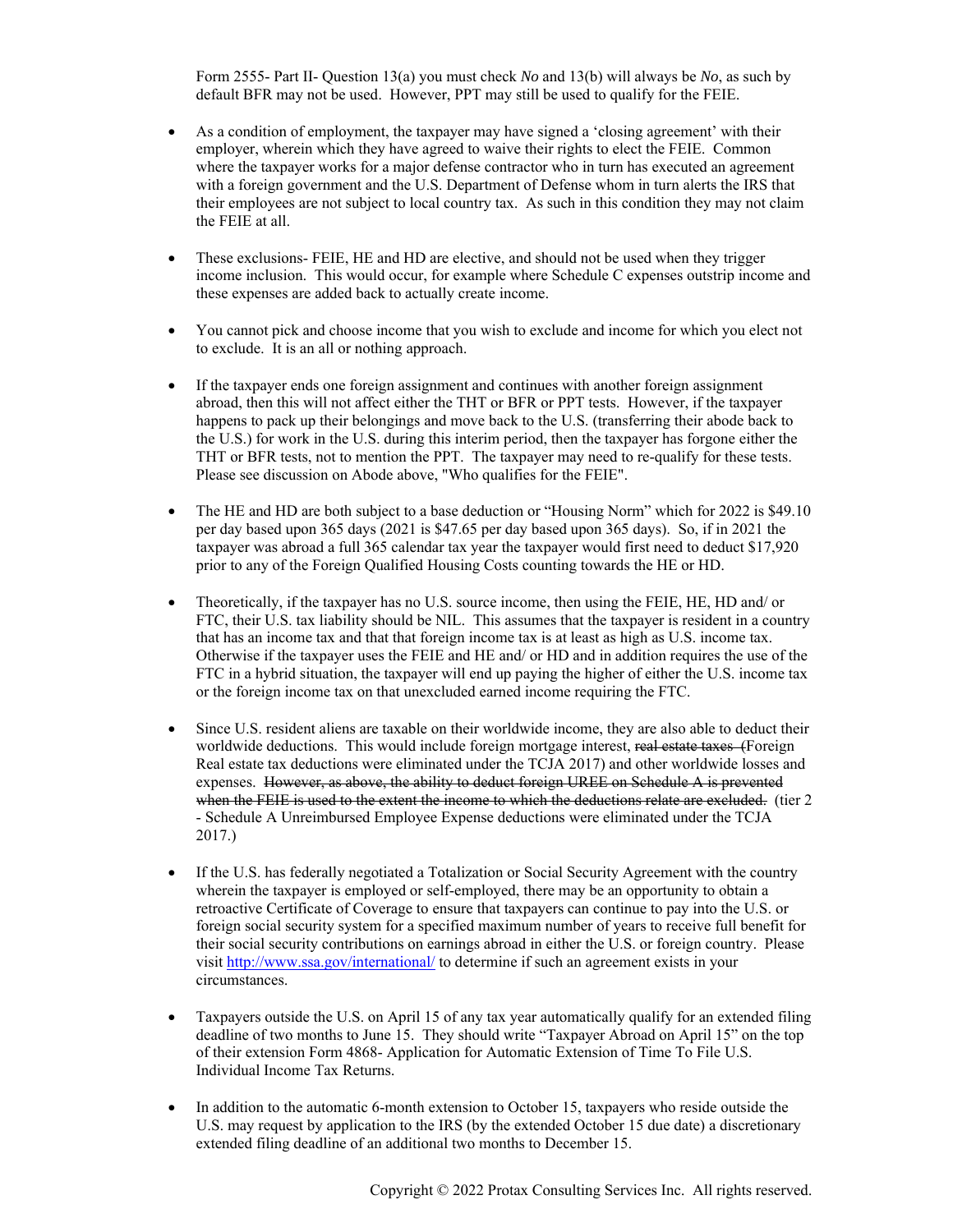- Although there is a statutory three-year limit with respect to claiming refunds, there is no statutory limitation on the filing of an original claim of FEIE or to amend a filing where the FEIE is being claimed for the first time. For example, a taxpayer who failed to claim the benefits of the FEIE, HE or HD 10 years ago may still make the claim.
- Under IRC Sec. 121- Sale of Principal residence: - If the home is your "main home" or principal residence (defined by facts and circumstances test- where you live, where you spend most of your time, similar to domicile) in the five year window prior to sale of a principal residence the taxpayer must have: 1) owned *and* 2) used or lived in the home for at least two years = 24 months  $= 730$  days for both spouses to qualify for the \$250,000 per spouse exclusion of gain.

The two years for the owned and use test do not have to be the same two years within the five-year period prior to sale.

Temporary absences even if rented out are counted as periods of use.

This exclusion may only be used once every two years.

If the taxpayer does not have the two years for both tests they will not qualify for the exclusion unless: they have one of three 'primary reasons' that includes: change in location of employment, health reasons or unforeseen circumstances.

For each of the three 'primary reasons' the taxpayer would look at i) specific primary reason "safe harbors" and/ or ii) individual facts and circumstances for each of the primary reason, including such factors as: close in time, owned & used at time of specific primary reason, primary reason not reasonably foreseeable, material change in impairment of financial ability to maintain, and use during ownership.

Safe harbors for change in location of employment (focal point of this article) (where employment includes new or continuing employment or self-employment) include where the change occurred during the period of ownership and use of the main home and the new place of employment is at least 50 miles farther from the home sold than was the former place of employment.

As such a U.S. expatriate taxpayer who moves to a foreign country and continues to maintain their U.S. main home subsequently renting it out and selling it years after expatriating abroad, will still qualify under the change in location of employment primary exception as long as they have usage (versus ownership) in the five-year window prior to sale.

The obvious handicap for expats is that although they usually meet the two-year test for ownership, they may not meet the two-year test for use.

If the home is *not* the taxpayers "main home" or principal residence or the taxpayer does not meet the above tests and they have held the home for more than one year then the gain would be taxed at the current long-term capital gain rate, which is currently 15% and maybe 20% for taxpayers in the 37% bracket.

*Non-qualified use-*In the calculation of the gain from the sale or exchange of the principal residence, the pro-rata portion of the gain attributable to non-qualified use in tax years 2009 or later where neither you nor your spouse used the property as a main home within certain exceptions will not be excludable under the above rules.

An exception, however, to the above is any portion of the 5-year period ending on the date of the sale or exchange after the last date you or your spouse used the property as your main home. In practicality what this means is that if there is any rental use (or non-qualified use) during the 5 year window prior to sale, this rental period use is NOT considered non-qualified use and the gain would not have to be pro-rata apportioned between qualified and non-qualified use.